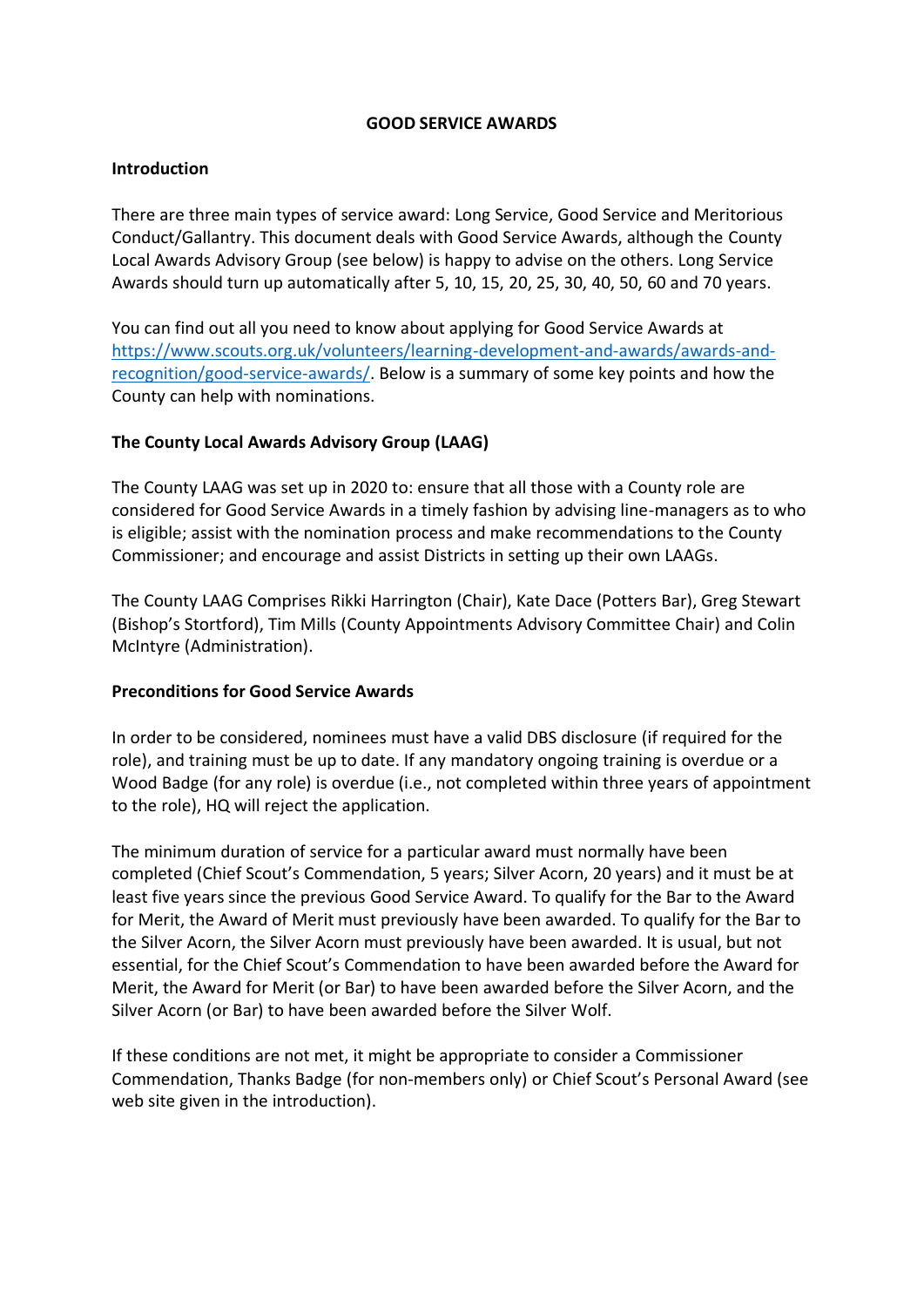## **The Awards**

Good Service Awards are divided on the Scouts website into two groups: *Lower Awards* (Chief Scout's Commendation, Award for Merit, Bar to Award for Merit and Silver Acorn) and *Higher Awards* (Bar to Silver Acorn and Silver Wolf). Based on the required processes, it seems more logical to split the awards into three groups:

*Tier 1* (Chief Scout's Commendation and Award for Merit); these can be signed off by District Commissioners and above on a simple form not requiring a citation. The decision is sent to HQ for information, so that they can record the award and issue the badge and certificate. *Tier 2* (Bar to Award for Merit and Silver Acorn); these can be signed off by County Commissioners and above on a rather more complex form involving a citation. The decision is sent to HQ for information, so that they can record the award and issue the badge and certificate.

*Tier 3* (Bar to Silver Acorn and Silver Wolf); once these have been approved by the CC, the form is submitted to the Awards Team at HQ for assessment.

#### **Making nominations**

The forms can be found at the web site given in the introduction.

Anybody can make a nomination, be they an adult member, youth member or non-member.

### *Primary role of nominee is at District, Group or Section level*

Follow procedures of your own LAAG or do the following.

Check that disclosure and training are up to date and that the prescribed amount of time has elapsed since the last award. Line managers can do this on Compass.

*Tier 1* Fill in the simple form. No citation is necessary but a few words can be included if the nominator or approver wish. The approver must be the DC or their delegated representative. These awards are not assessed by HQ. The approver must inform HQ via the Good Service award completion form.

*Tier 2* Fill in the form. A citation is required. This involves answering the various questions on the form. The nomination must be supported by the DC or their delegated representative. Once the DC has approved, send to Colin McIntyre ([colin.mcintyre@h](mailto:colin.mcintyre@hertfordshirescouts.org.uk)[ertfordshirescouts.org.uk\)](mailto:colin.mcintyre@hertfordshirescouts.org.uk) who will arrange for County approval via the LAAG and will notify HQ. These awards are not assessed by HQ.

*Tier 3* Fill in the form. A citation is required. This involves answering the various questions on the form. The nomination must be supported by the DC or their delegated representative. Once the DC has approved, send to Colin McIntyre ([colin.mcintyre@h](mailto:colin.mcintyre@hertfordshirescouts.org.uk)[ertfordshirescouts.org.uk](mailto:colin.mcintyre@hertfordshirescouts.org.uk)) who will arrange for County approval via the LAAG and then onward submission for assessment by the HQ Awards Team.